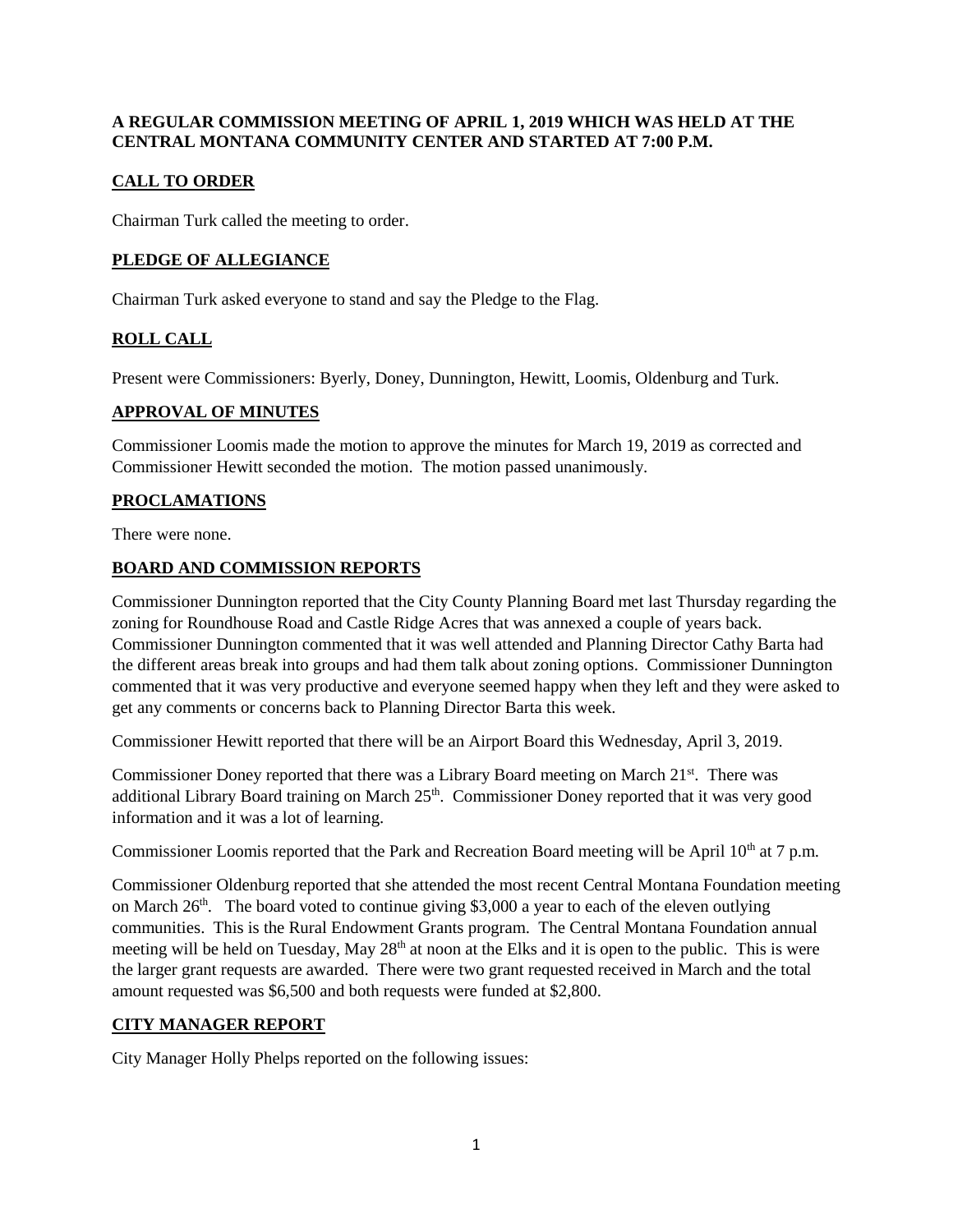Police Chief Cory Birdwell retired from the Lewistown Police Department on March 28<sup>th</sup>. He was an officer with the Lewistown Police Department for 26 years. Justin Jenness has been selected as the new Police Chief. Police Chief Jenness is currently working on promotions to fill the various openings within the Police Department. Mr. Jon Polich has been promoted to the Assistant Chief of Police. City Manager Phelps stated that as of this morning the Police Chief Jenness appointed Officer Mike Drysdale to the Captain position.

The Public Works Department have been monitoring the dams during the snow melt. The dams are functioning as designed. The City of Lewistown operates four high hazard dams, south of Lewistown. The water flowing into the dams have gone up but they are all within the operational ranges. At the Frog Ponds, the water did come up to Lower Airport road. Public Works is working on opening up the culvert and catch basins to keep the water from ponding. They are also still seeing waterlines freezing and main breaks.

The Parks and Recreation Department is advertising to have the Civic Center gym floor sanded and refinished. The project will be funded through the Fergus County Park District.

The Parks and Recreation Department is currently accepting applications for pool staff. Applications are available at the Civic Center. The anticipated opening day for the pool is the first week in June.

The agenda for the Montana Municipal Institutes, Elected Officials Workshop is out. The training will be held May 7<sup>th</sup> to the 9<sup>th</sup> in Bozeman. It is not too late to register so if you are interested in attending please let Finance Officer Nikki Brummond know.

### **CONSENT AGENDA**

Commissioner Doney made the motion to approve the consent agenda and Commissioner Oldenburg seconded the motion. The motion passed unanimously. The consent agenda was the acknowledgement of the claims that have been paid from March 13, 2019 to March 27, 2019 for a total of \$89,085.55.

## **REGULAR AGENDA – Resolutions, Ordinances & Other Action Items:**

1. Public hearing to hear comments on a modification to an existing Conditional Use Permit application (98-05-CU) for property located at 405  $6<sup>th</sup>$  Ave S

Chairman Turk opened the public hearing to hear comments on a modification to an existing Conditional Use Permit application (98-05-CU) for property located at 405 6<sup>th</sup> Ave S. City Manager Phelps explained that this is a modification to a existing conditional use permit for property owned by Carol Woolsey. Planning Director Barta explained that this property was previously part of Fergus County High School and served as the Industrial Arts Complex where welding, automotive mechanics building construction and vocational agricultural was taught to high school students. There are two buildings on the lot, a twostory brick building which has been converted to a residential dwelling which accessed from 6<sup>th</sup> Ave S and on larger brick "shop" building which sits behind the residential dwelling and is accessed from Water Street. Planning Director Barta stated that there have been two conditional use permits and on modification to an existing permit approved by the City commission for the property in previous years. The most recent conditional use permit was approved for Century Companies, Inc. who leased the large shop building from Mrs. Woolsey to operate a light maintenance shop. The permit was specific to their business authorized in the application. They have since expanded their operations and moved their maintenance elsewhere. Ms. Woolsey applied for a Zoning Amendment for the property to amend the R-2 designation to M-1 light industrial and a public hearing took place on February 21, 2019 before the City County Planning Board to consider the facts and provide a recommendation to the City Commission.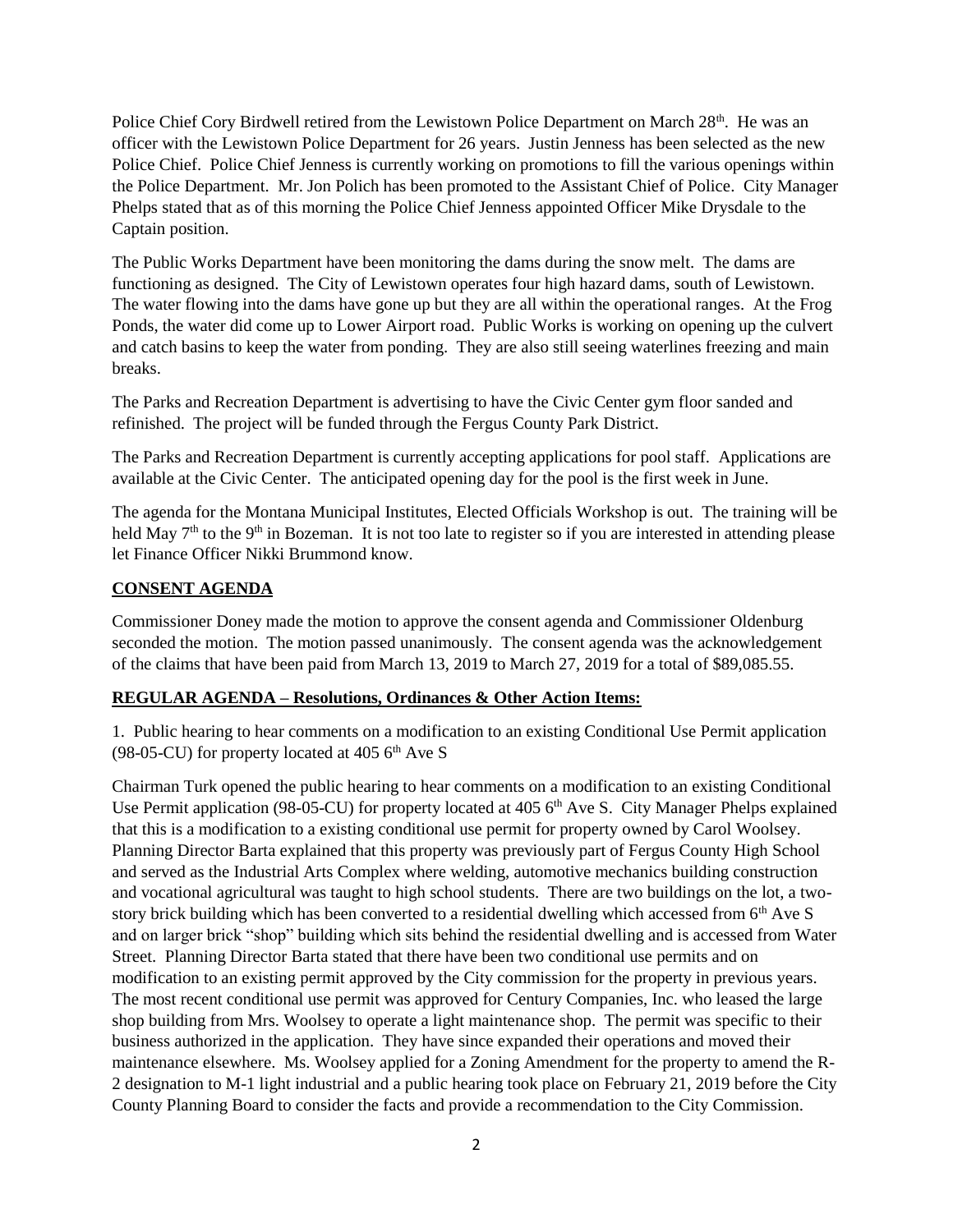Planning Director Barta stated that at the end of the hearing the board recommended denying the zoning amendment to M-1 and tentatively approved the option to amend the existing Conditional Use Permit in lieu of rezoning the property to allow for metal fabrication and a woodshop in addition to automotive repair services already allowed for in the permit. This modification to the Conditional Use Permit is to comply with procedures established in City Code for the approval process. As a result, the application had to be noticed again and a public hearing was held in March. Planning Director Barta further commented that the City County planning Board considered the facts presented and through public comment recommend approval of modifying the existing Conditional Use Permit to allow for a woodshop and metal fabrication in addition to the automotive repair services already allowed by the permit. Chairman Turk asked for any additional comments from the audience and Commission. There being none, the public hearing was closed.

2. Discussion and action on approving a modification to an existing Conditional Use Permit application (98-05-CU) for property located at 405  $6<sup>th</sup>$  Ave S

City Manager Phelps explained that this was recommended by the City County Planning Board to modify the existing Conditional Use Permit to allow for a woodshop and metal fabrication that was previously allowed in the permit. City Manager Phelps further explained that if Ms. Woolsey does rent out the property the business license process must be followed. Commissioner Loomis asked if this property sells does another permit have to be done. Planning Director Barta answered no the Conditional Use Permit goes with the property. Commissioner Byerly asked how much public comment was received. Planning Director Barta answered that there was one resident that was present and asked questions about flooding. Commissioner Doney made the motion to approve a modification to an existing Conditional Use Permit application (98-05-CU) for property located at 405 6<sup>th</sup> Ave S and Commissioner Loomis seconded the motion. Commissioner Turk asked for comments from the audience and Commission. There being none, the question was called for and the motion passed unanimously.

3. Discussion and action on reappointing Ms. Carol Woolsey to the City County Planning Board also known as the Zoning Commission for another two-year term

City Manager Phelps explained the City County Planning Board is a joint board with County appointees and it is also known as the Zoning Commission. City Manager Phelps further explained that a City Commissioner serves on the board and both the City and County Commission appointment members to the board and one member is appointed by the conservation district. Ms. Woolsey has served on the board since 2010 and is very active board member and would be reappointed for another two-year term. Commissioner Hewitt made the motion to reappoint Ms. Carol Woolsey to the City County Planning Board also known as the Zoning Commission for another two-year term and Commissioner Oldenburg seconded the motion. Commissioner Turk asked for comments from the audience and Commission. There being none, the question was called for and the motion passed unanimously.

4. Discussion and action on reappointing Ms. Mary Frieze to the Library Board of Trustees for another five-year term

City Manager Phelps explained that Ms. Mary Frieze was originally appointed to the Library Board to fill an unexpired term. Ms. Frieze just served four years and would like to serve another five-year term. The Library appreciates her commitment to the board and would like to have her appointed to another fiveyear term. Commissioner Byerly made the motion to reappoint Ms. Mary Frieze to the Library Board of Trustees for another five-year term and Commissioner Doney seconded the motion. Commissioner Turk asked for comments from the audience and Commission. There being none, the question was called for and the motion passed unanimously.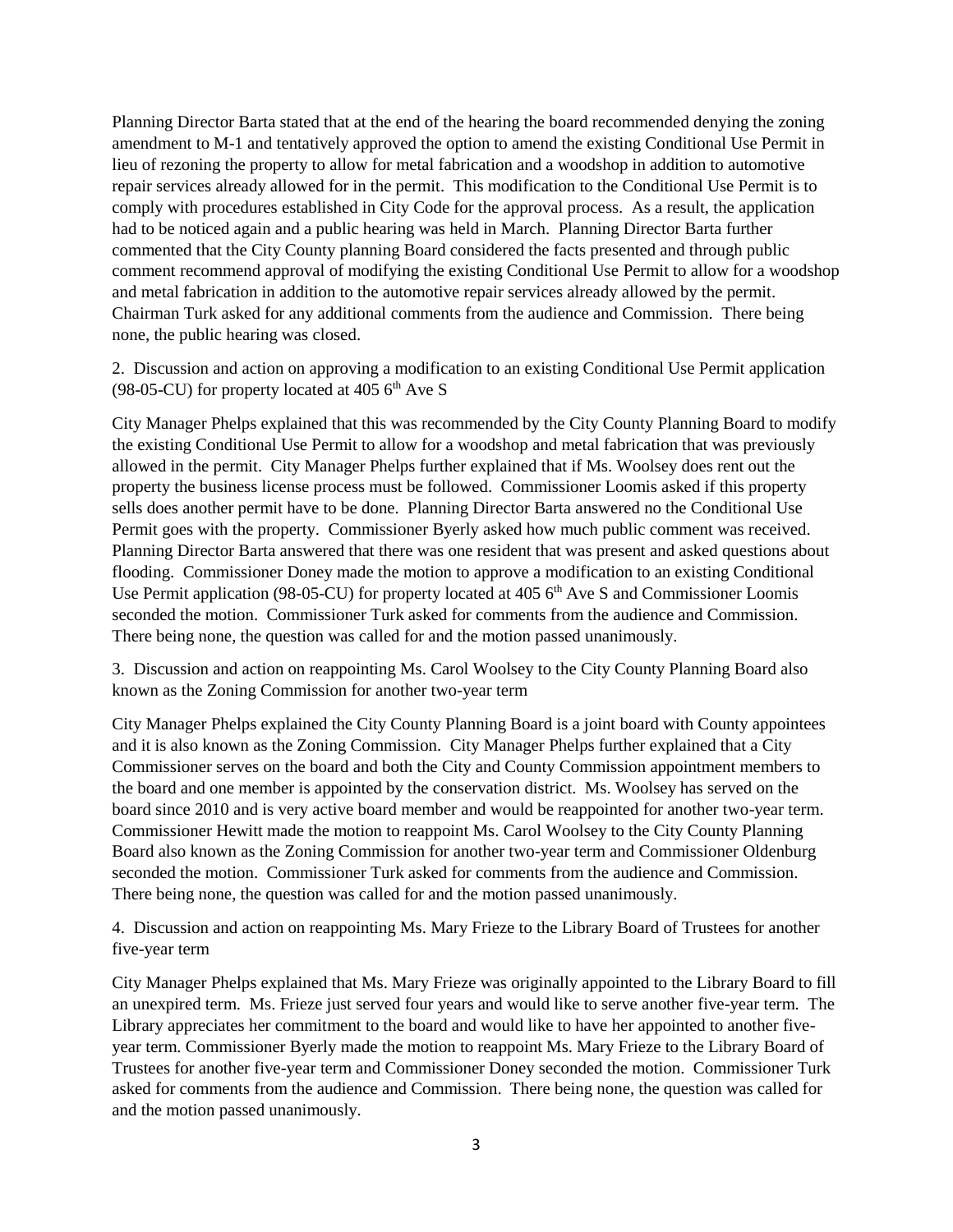5. Discussion the possibilities for Berg lumber and process to move forward with the property.

City Manager Phelps explained that during the Committee of the Whole there was discussion on the various properties that are owned by the City throughout the community. There was discussion on the different options for the different properties and Berg Lumber was discussed. City Manager Phelps explained that the options for the Berg Lumber property were discussed as part of the feasibility study that was done by the Recharge Our Community housing group and would like to continue moving the efforts forward. City Manager Phelps would like consent from the Commission on putting a request for proposal process together to solicit proposals for the development of the property. It was recommended to move forward with an RFP process on the Berg Lumber property.

6. Discussion and action on entering into an Emergency Services Dispatch agreement between Fergus County and the City of Lewistown and authorizing the City Manager to sign the agreement

City Manager Phelps explained that there were a few minor changes made and the newest final version was distributed before the meeting. The changes were to shift hours. City Manager Phelps commented that what is being proposed here is basically night coverage and weekend coverage for Fergus County. This does include all dispatch emergency services. City Manger Phelps explained that holidays and sick and vacation would be by situation only. This is a month to month contract beginning in April and it will be \$5,000 due at the end of the month. The agreement can be terminated with a thirty-day notice. Commissioner Doney feels this change makes it a more open-ended contract and if there is more calls would we need additional staff. City Manager Phelps answered no that some of the shifts will have to be approved on a case by case basis. Commissioner Doney wants to be sure that this contract does not make the City accrue any additional cost and would like to tighten up the payment process. Further discussion followed. Mr. Ben Phillips, Fergus County Disaster and Emergency Services Coordinator, commented that this is the right step moving forward and that eventually there needs to be a consolidated 911. Mr. Phillips explained that he has been working with the County Commissioners and the City Manager and by doing a month to month contract it gives the entities time to analyze and determine it this will work. Commissioner Byerly made the motion to approve the Emergency Services Dispatch agreement between Fergus County and the City of Lewistown and authorizing the City Manager to sign the agreement and Commissioner Loomis seconded the motion. Commissioner Turk asked for comments from the audience and Commission. There being none, the question was called for and the motion passed unanimously.

7. Discussion and action on entering into a professional management services agreement with Snowy Mountain Development Corporation for the funding received from the Montana Coal Board for the Creekside restroom and authorizing the City Manager to sign the agreement

City Manager Phelps explained that this is a contract for professional management services agreement and the compensation is based on 3% of the grant amount that was successfully obtained not to exceed \$1,200. This amount is in line with other grant writing services. Snowy Mountain Development Corporation will work with the City of Lewistown once the documents and contracts are received by the City of Lewistown. City Manager Phelps commented that by hiring professionals to write the grant it helped immensely in acquiring the grants. City Manager Phelps stated that she does recommend the Commission approve the agreement and authorizing her to sign it. Commissioner Byerly made the motion to enter into a professional management services agreement with Snowy Mountain Development Corporation (SMDC) for the funding received from the Montana Coal Board for the Creekside restroom and authorizing the City Manager to sign the agreement and Commissioner Hewitt seconded the motion. Commissioner Turk asked for comments from the audience and Commission. There being none, the question was called for and the motion passed unanimously.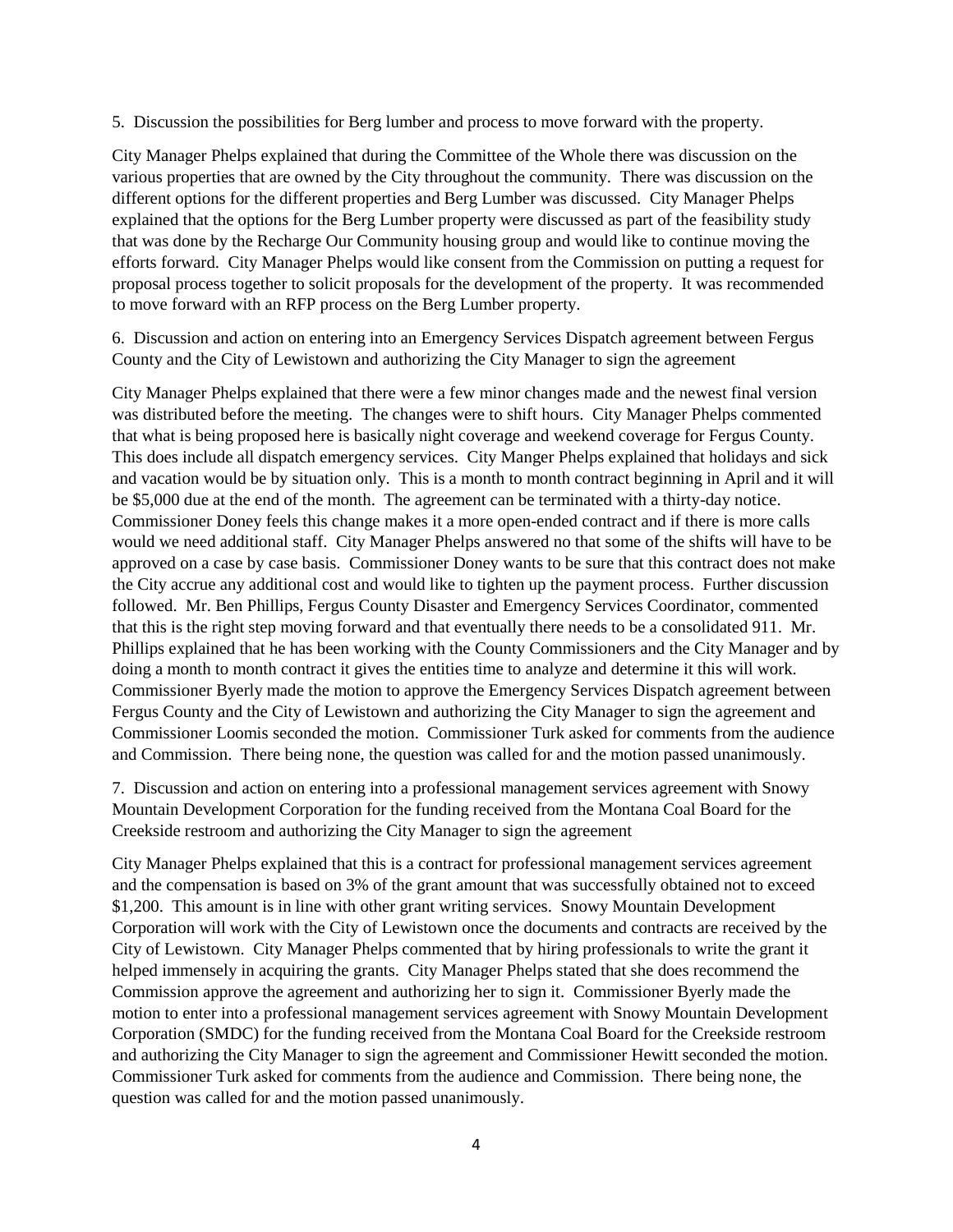8. Discussion and action on entering into a professional management services agreement with Snowy Mountain Development Corporation for the funding received from the Land and Water Conservation for the Creekside restroom and authorizing the City Manager to sign the agreement

City Manager Phelps commented that this is the same type of professional management services agreement with SMDC for grant writing services. The compensation is 3% not to exceed \$4,140. This successfully awarded a lot more funds that anticipated and SMDC helped with the grant on the auspice the City would be awarded the grant. Commissioner Oldenburg made the motion to approve entering into a professional management services agreement with Snowy Mountain Development Corporation for the funding received from the Land and Water Conservation for the Creekside restroom and authorizing the City Manager to sign the agreement and Commissioner Dunnington seconded the motion. Commissioner Turk asked for comments from the audience and Commission. There being none, the question was called for and the motion passed unanimously.

9. Discussion and action on entering into a professional management services agreement with Snowy Mountain Development Corporation for the funding received from the Department of Commerce 15-65- 121 Grant Program for the Creekside restroom and authorizing the City Manager to sign the agreement

City Manager Phelps explained this is another professional management services agreement with SMDC for grant writing services. The compensation is 3% not to exceed \$1,530. SMDC spent a lot more time on this grant, but this was the grant that was obtained after being turned down for two tourism grants that SMDC assisted with but will not get any payment. Commissioner Loomis made the motion to approve entering into a professional management services agreement with Snowy Mountain Development Corporation for the funding received from the Department of Commerce 15-65-121 Grant Program for the Creekside restroom and authorizing the City Manager to sign the agreement and Commissioner Doney seconded the motion. Commissioner Turk asked for comments from the audience and Commission. There being none, the question was called for and the motion passed unanimously.

10. Discussion and action on entering into a utility agreement with the Montana Department of Transportation and authorizing the City Manager to sign the agreement covering the changes to the City's water and sanitary sewer facilities for the project work to be done on the Lewistown Truck Route

City Manager Phelps commented that the Montana Department of Transportation (MDT) have a lot of projects planned for the upcoming summer months. City Manager Phelps explained that this is an agreement to adjust two water valves and one sanitary manhole on the truck route. MDT designs it and includes it in their bid and as long as the work is under \$25,000 the work is completed at no charge to the City of Lewistown. Commissioner Doney made the motion to approve entering into a utility agreement with the Montana Department of Transportation and authorizing the City Manager to sign the agreement covering the changes to the City's water and sanitary sewer facilities for the project work to be done on the Lewistown Truck Route and Commissioner Oldenburg seconded the motion. Commissioner Turk asked for comments from the audience and Commission. There being none, the question was called for and the motion passed unanimously.

11. Discussion and action on entering into a utility agreement with the Montana Department of Transportation and authorizing the City Manager to sign the agreement covering the changes to the City's water and sanitary sewer facilities for the project work to be done on Lewistown Main Street

City Manager Phelps explained that this is the same agreement, but the work will be completed on Main Street. The work includes twenty-three water valves and three man holes. City Manager Phelps commented that again the cost is below the \$25,000 threshold so it will be done at no cost to the City of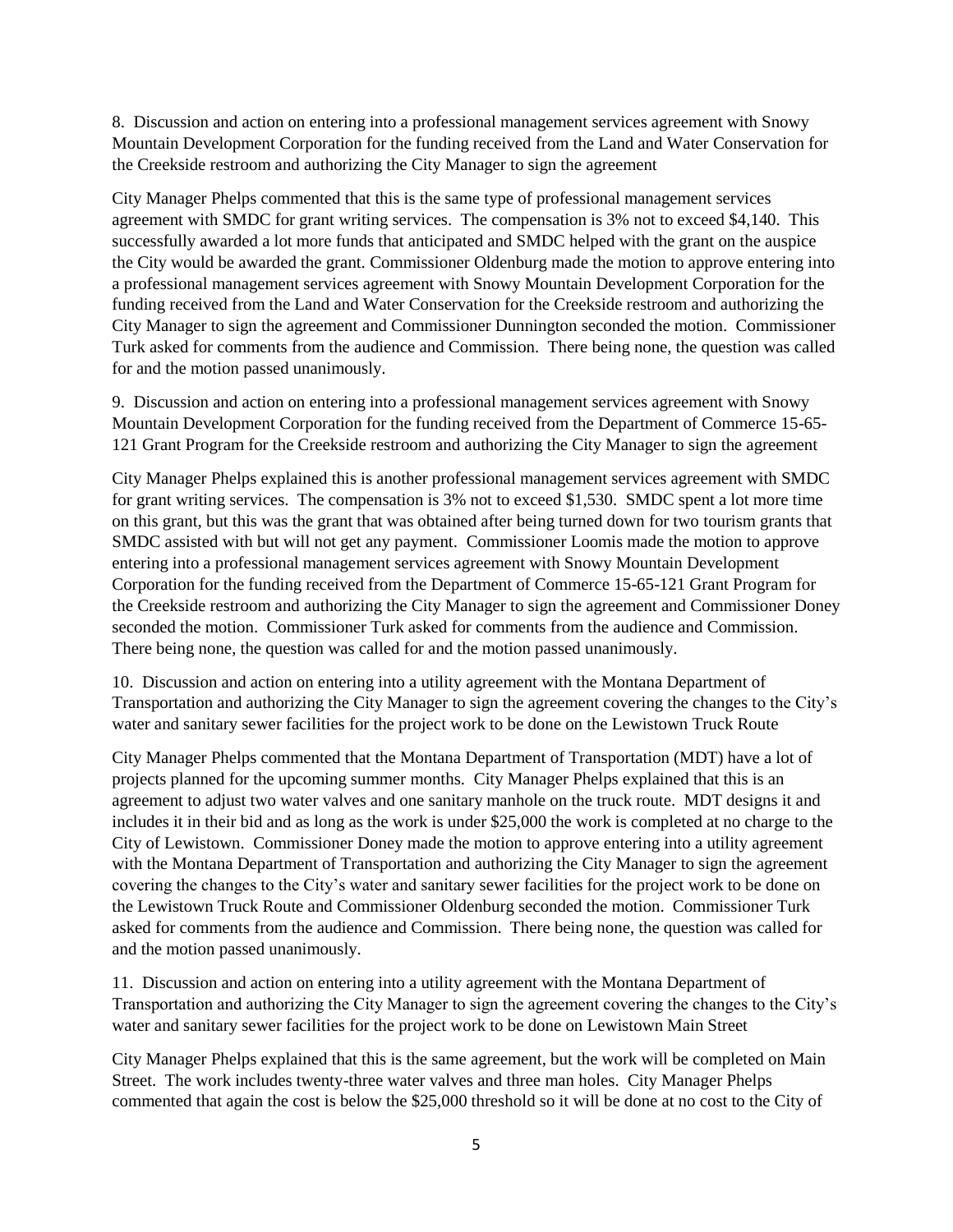Lewistown. Commissioner Dunnington made the motion to approve entering into a utility agreement with the Montana Department of Transportation and authorizing the City Manager to sign the agreement covering the changes to the City's water and sanitary sewer facilities for the project work to be done on Lewistown Main Street and Commissioner Doney seconded the motion. Commissioner Turk asked for comments from the audience and Commission. There being none, the question was called for and the motion passed unanimously.

12. Discussion and action on entering into a utility agreement with the Montana Department of Transportation and authorizing the City Manager to sign the agreement covering the changes to the City's water and sanitary sewer facilities for the project work to be done on 1<sup>st</sup> Ave N Lewistown

City Manager Phelps explained that this is a utility agreement with the MDT and is similar to the previously discussed agreements. This work will be done 1<sup>st</sup> Ave N and the work will include eight water valves and six sanitary sewer manholes. Commissioner Hewitt made the motion to approve entering into a utility agreement with the Montana Department of Transportation and authorizing the City Manager to sign the agreement covering the changes to the City's water and sanitary sewer facilities for the project work to be done on 1<sup>st</sup> Ave N Lewistown and Commissioner Loomis seconded the motion. Commissioner Turk asked for comments from the audience and Commission. There being none, the question was called for and the motion passed unanimously.

13. Discussion and action on entering into a construction and maintenance agreement with the Montana Department of Transportation for the project located on Main Street between 15<sup>th</sup> Ave N and Marcella Avenue/Meadowlark Lane and authorizing the City Manager to sign the agreement

City Manager Phelps explained that again this is the same type of agreement but the work is being done will include the full length of Main Street. This agreement outlines what the City will be responsible for and the main issue would be the sidewalks and as a result the City will need to continue to enforce the current ordinances and the adjacent property owners are responsible for the sidewalks. The City will be responsible for the future maintenance of the trees and a long term agreement would need to be drafted for the trees. Commissioner Doney made the motion to approve entering into a construction and maintenance agreement with the Montana Department of Transportation for the project located on Main Street between 15<sup>th</sup> Ave N and Marcella Avenue/Meadowlark Lane and authorizing the City Manager to sign the agreement and Commissioner Dunnington seconded the motion. Commissioner Turk asked for comments from the audience and Commission. There being none, the question was called for and the motion passed unanimously.

14. Discussion and action on entering into a construction and maintenance agreement with the Montana Department of Transportation for the project located on 1<sup>st</sup> Ave N located within the City of Lewistown and authorizing the City Manager to sign the agreement

City Manager Phelps explained that this is a construction and maintenance agreement for  $1<sup>st</sup>$  Ave N and outlining the responsibilities of the City and the State. The City is not taking on any additional financial responsibility but will be tasked with the maintenance of the sidewalks. This would be done in accordance with the ordinances. Commissioner Hewitt made the motion to approve entering into a construction and maintenance agreement with the Montana Department of Transportation for the project located on 1<sup>st</sup> Ave N located within the City of Lewistown and authorizing the City Manager to sign the agreement and Commissioner Oldenburg seconded the motion. Commissioner Turk asked for comments from the audience and Commission. There being none, the question was called for and the motion passed unanimously.